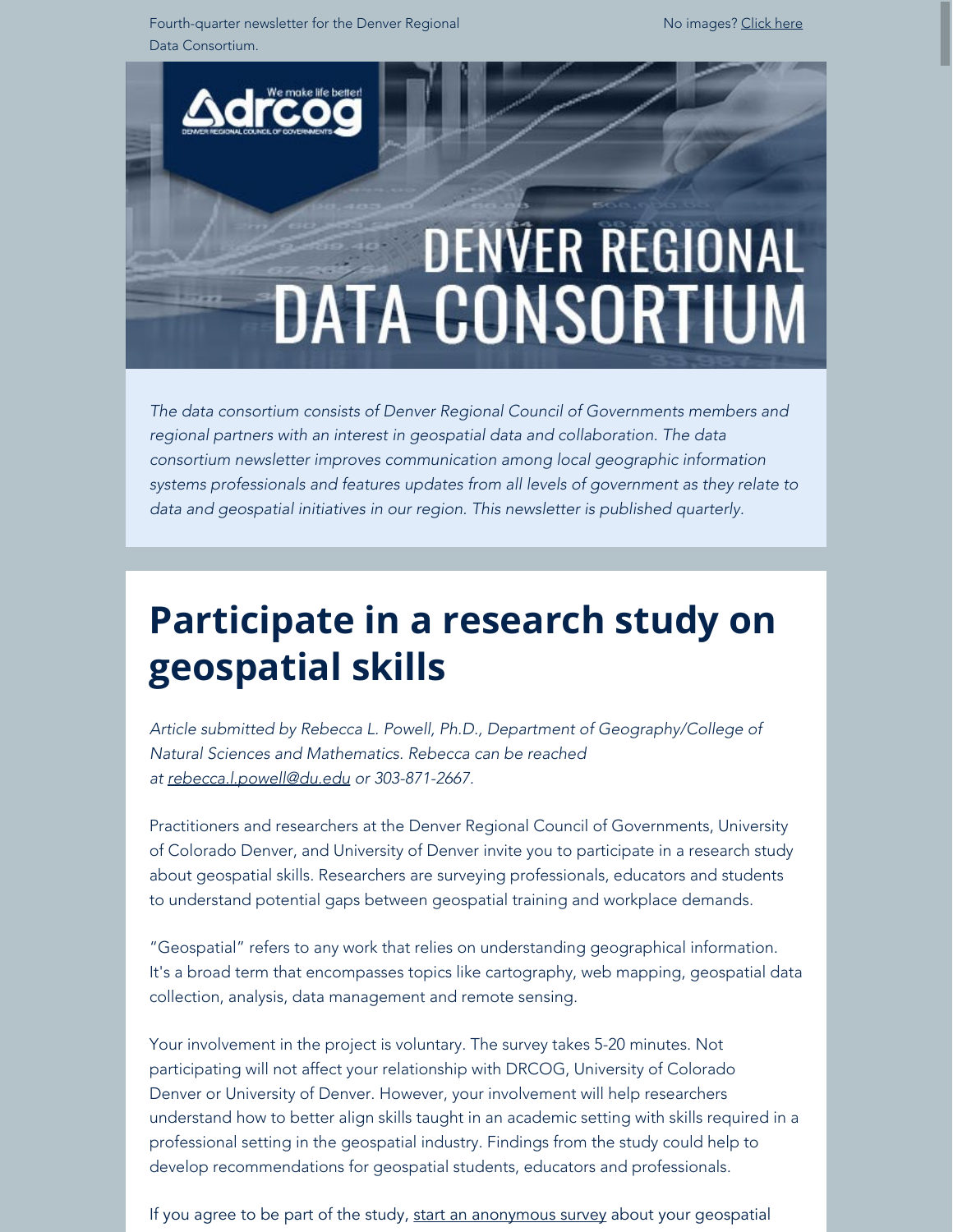skills and your perceptions of market demand. Respondents may enter to win a \$50 gift card!

For more information about the study, contact Rebecca Powell, associate professor, Department of Geography, University of Denver, at [rebecca.l.powell@du.edu](mailto:Rebecca.L.Powell@du.edu).

## Update to Colorado's new State Plane Coordinate System

*Article submitted by Joey Stone, global navigation satellite system coordinator at Denver Water. Joey can be reached at [joey.stone@denverwater.org](mailto:joey.stone@denverwater.org) or 303-607-3135.*

The National Oceanic and Atmospheric Administration's National Geodetic Survey has announced a delay in the release of the modernized National Spatial Reference System. The National Geodetic Survey is now anticipating a complete rollout of the modernized National Spatial Reference System in the 2024-2025 timeframe. Although the National Geodetic Survey is delaying the release of the modernized National Spatial Reference System, Colorado Geodetic Coordination is still responsible for submitting the Low Distortion Projection layer parameters by March 2021.

The Colorado Geodetic Coordination has completed the preliminary projection designs and is currently soliciting feedback. A new Colorado Geodetic Coordination [web](https://drcog.createsend1.com/t/d-l-ctkliky-l-j/) [experience](https://drcog.createsend1.com/t/d-l-ctkliky-l-j/) has been set up to share Low Distortion Projection parameters and an [online](https://drcog.createsend1.com/t/d-l-ctkliky-l-t/) [survey](https://drcog.createsend1.com/t/d-l-ctkliky-l-t/) is available for facilitating the feedback process. The survey will be closed on Dec. 1. All Low Distortion Projection data and parameters can also be searched through ArcGIS online with the keywords "Colorado" and "LDP." Any questions or comments can be sent to [ngs.colorado@gmail.com](mailto:ngs.colorado@gmail.com).

[visit the Colorado Geodetic Coordination web experience](https://drcog.createsend1.com/t/d-l-ctkliky-l-i/)

[take the Low Distortion Projection parameters feedback survey](https://drcog.createsend1.com/t/d-l-ctkliky-l-d/)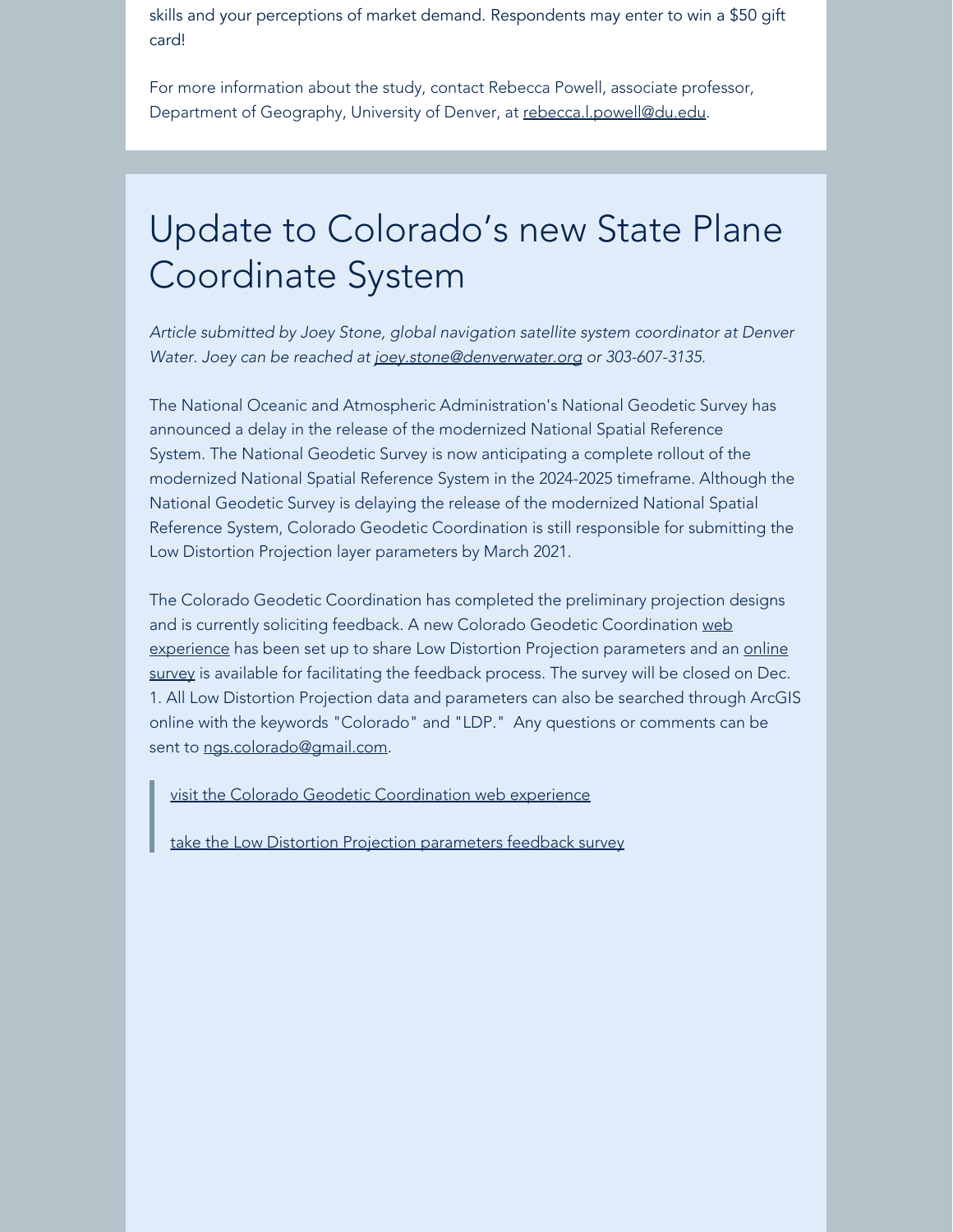

## **DRCOG partners with the GeoEx Center at Front Range Community College**

*Article submitted by Ashley Summers, geographic information systems professional, project management professional, information systems manager at DRCOG and Jamie Hoover, Ph.D., geospatial science faculty at Front Range Community College. Ashley can be reached at 303-480-6746 or [asummers@drcog.org](mailto:asummers@drcog.org). Jamie can be reached at 303-678- 3685 or [jamie.hooever@frontrange.edu.](mailto:jamie.hooever@frontrange.edu)*

DRCOG is working with the GeoEx Center at Front Range Community College in a mutually beneficial partnership that will allow students to volunteer on important regional projects.

The GeoEx Center at Front Range Community College was created to develop a highlyskilled and diverse geospatial workforce. The GeoEx Center's goal is to reduce the employment barrier students face due to a lack of experience by offering them the opportunity to work on real-world geospatial projects. Students are paired with local, state and federal agencies, geospatial companies and other college departments.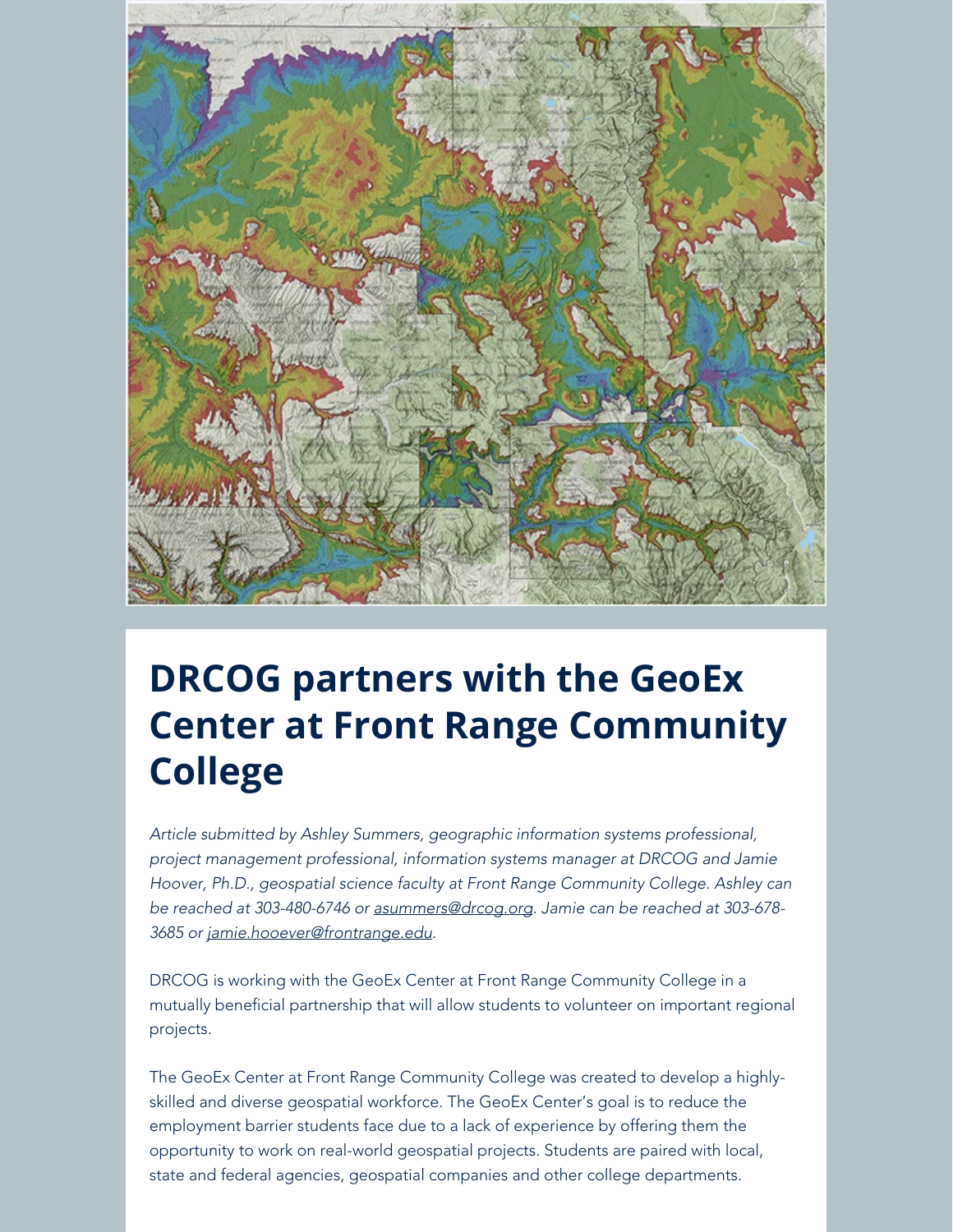Student volunteers will assist on DRCOG's Denver Regional Aerial Photography Project by reviewing imagery tiles for adherence to quality specifications. Over 6,000 square miles of high-resolution imagery is collected as part of the Denver Regional Aerial Photography Project, and most of the area is reviewed by the project partners that fund the effort. To assist those partners that have large areas of interest or resource limitations, the student volunteers will be available to ensure the deliverable meets expectations.

Learn more about the [Front Range Community College](https://drcog.createsend1.com/t/d-l-ctkliky-l-h/) geographic information systems [program](https://drcog.createsend1.com/t/d-l-ctkliky-l-h/), including its Geographic Information Systems Certificate, associate degree and the new bachelor of applied science program.

### DRCOG's 2050 small-area forecast

*Article submitted by Geoffrey Chiapella, senior planner at DRCOG. Geoffrey can be reached at [gchiapella@drcog.org](mailto:gchiapella@drcog.org) or 303-480-5644.*

By forecasting the growth of households and jobs in areas much smaller than counties, DRCOG staff can forecast future travel patterns to support the regional transportation planning process. A new small-area forecast of households and jobs is now available for use with upcoming travel demand and air quality conformity modeling for the *2050 Metro Vision Regional Transportation Plan.*

DRCOG's small-area forecasting process begins with county-level forecasts from the State Demography Office in the Department of Local Affairs. DRCOG then forecasts the distribution of the county-level household and employment growth across just over 2,800 small areas, known as transportation analysis zones. That information serves as one set of input assumptions for travel demand modeling efforts that forecast travel patterns between zones and on the transportation network.

To do this work, DRCOG staff rely on:

- A predictive model, known as UrbanSim, that uses nine discrete choice models that simulate household and employment location choices with real estate market dynamics and within natural and regulatory constraints.
- Extensive model inputs gathered from the U.S. Census Bureau, state and local governments and other sources to establish base year and other observable conditions; estimate, calibrate and validate model parameters; and estimate capacity for household and job growth.
- Feedback from local governments on preliminary model results to improve model inputs – DRCOG staff received nearly 900 comments from 31 local jurisdictions over two comment periods.

The resulting household and job forecast is available for viewing and downloading in a variety of formats on **DRCOG's Regional Data Catalog.**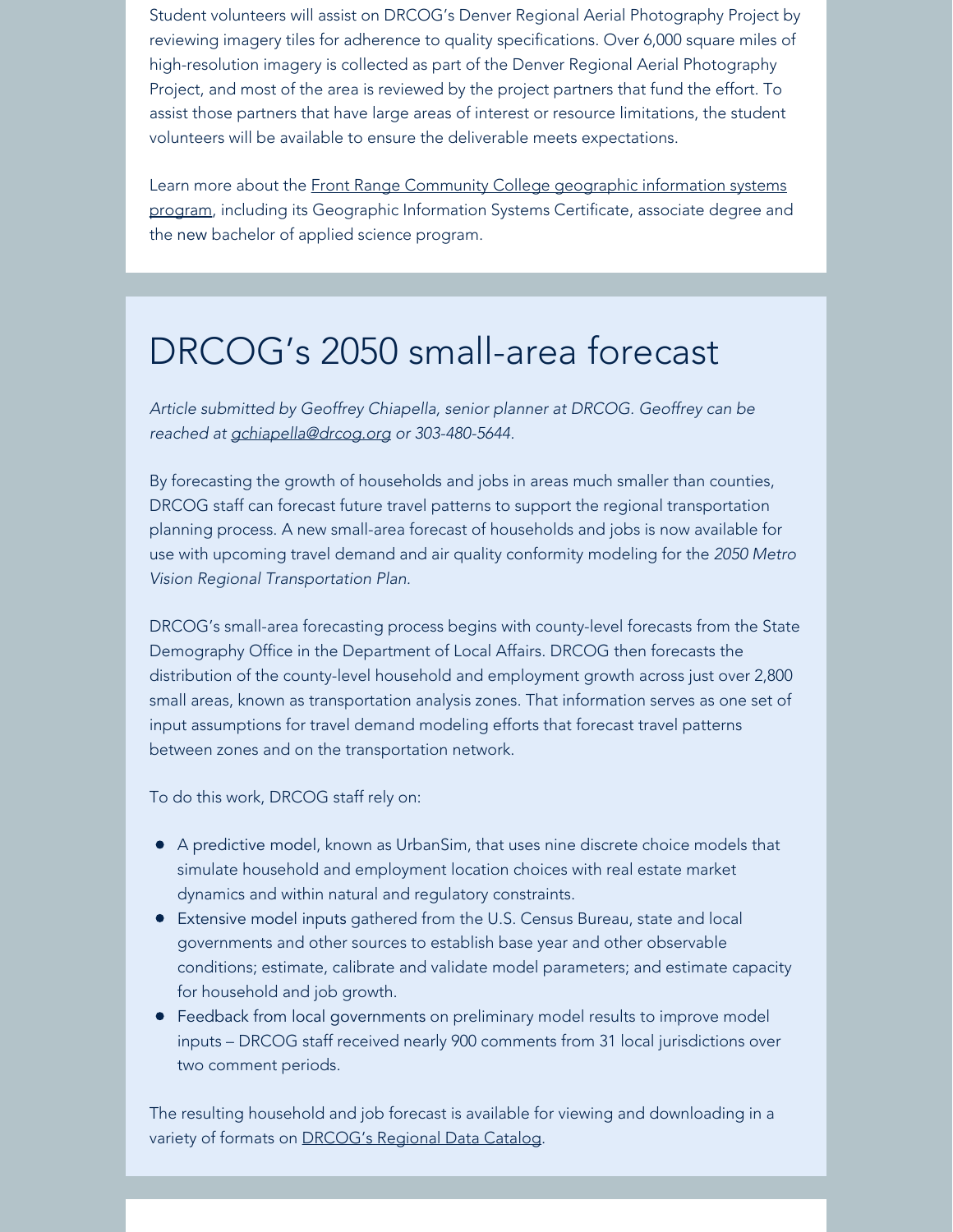## **New Denver Region Data Brief: Regional growth deceleration**

*Article submitted by Andy Taylor, regional planning manager at DRCOG. Andy can be reached at [ataylor@drcog.org](mailto:ataylor@drcog.org) or 303-480-5636.*

The Denver region could be home to 1.86 million households and 2.96 million jobs by 2050. However, the forecast includes less growth over the next 30 years than the region experienced over the last 30 years. Expect 14% fewer households and 21% fewer jobs to be added. Explore more about what's affecting the region's growth in the [latest data](https://drcog.createsend1.com/t/d-l-ctkliky-l-u/) [brief](https://drcog.createsend1.com/t/d-l-ctkliky-l-u/).

To support decision-making, DRCOG staff maintain and analyze various datasets. The [Denver Region Data Brief series](https://drcog.createsend1.com/t/d-l-ctkliky-l-o/) is an opportunity to highlight insights from the datasets. Do you have questions or ideas for topics? Please contact Andy Taylor at [ataylor@drcog.org](mailto:ataylor@drcog.org).



#### Annual population growth rate

Data sources: "Components of Change — Regions," State Demography Office, Colorado Department of Local Affairs: [https://demography.dola.colorado.gov/births-deaths-migration/data/components-change-regions/](https://drcog.createsend1.com/t/d-l-ctkliky-l-b/) (accessed September 2020); "Population Estimates, Vintage 2019," "Population Estimates, Intercensals 2000- 2010," "Population Estimates, Intercensals 1990-2000, "Population Projections, 2017," U.S. Census Bureau: [https://www.census.gov/data/developers/data-sets/popest-popproj.html](https://drcog.createsend1.com/t/d-l-ctkliky-l-n/) (accessed September 2020).

Data note: Projections and forecasts appear smooth in comparison to the cyclic ups-and-downs shown for past estimates and observations.

### DRCOG data acquisition updates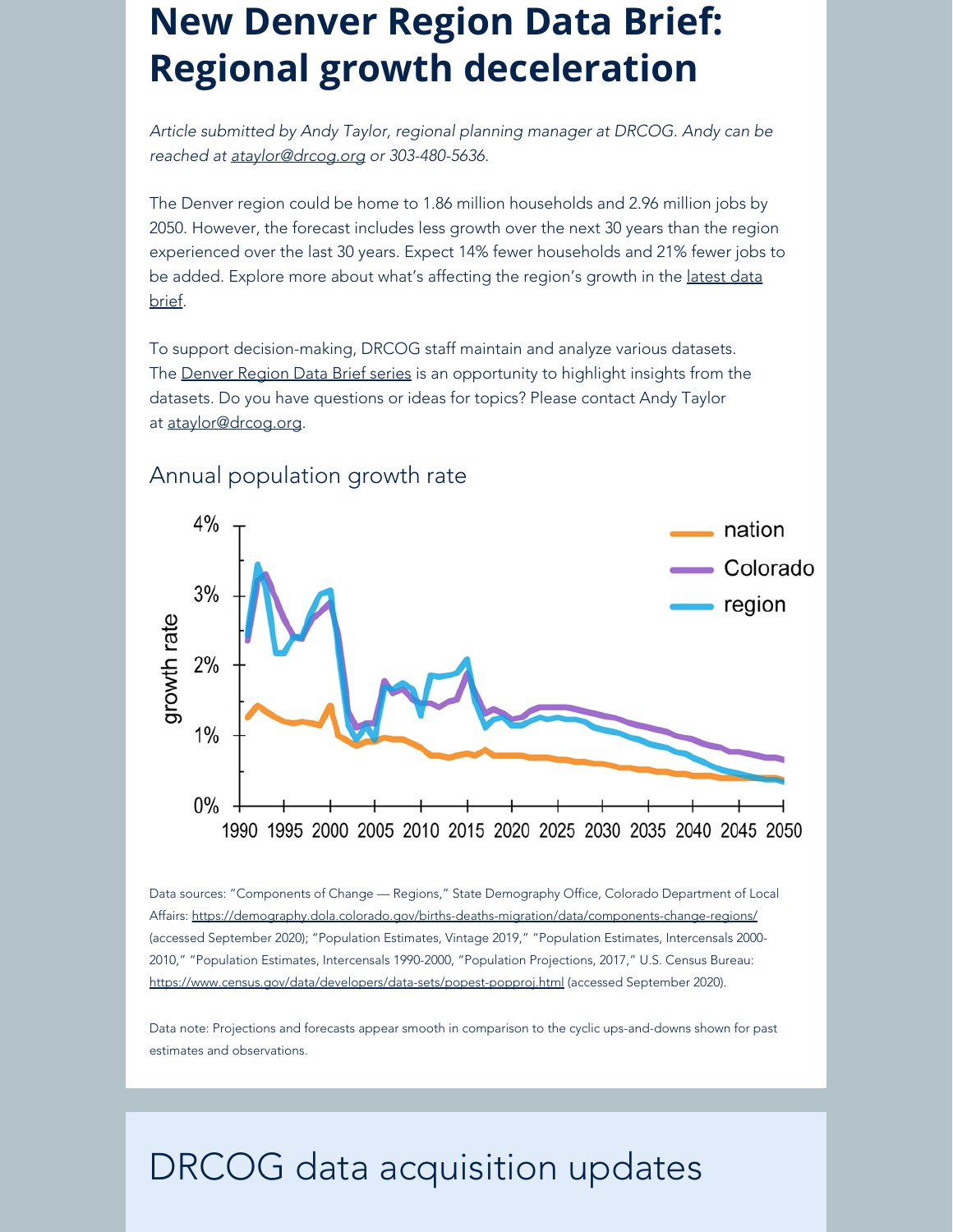*Article submitted by Ashley Summers, geographic information systems professional, project management professional, information systems manager at DRCOG. Ashley can be reached at 303-480-6746 or [asummers@drcog.org](mailto:asummers@drcog.org).*

### Denver Regional Aerial Photography Project 2020

DRCOG collected 6,000 square miles of high-resolution imagery in the spring and summer of 2020 on behalf of 48 partners. All flights are now complete, and the imagery is being processed. Partners and volunteers will be performing quality control on the data from now until mid-January.

If you are not a project partner and would like to be, reach out to Ashley Summers at [asummers@drcog.org](mailto:asummers@drcog.org). Read more about the [imagery projects](https://drcog.createsend1.com/t/d-l-ctkliky-l-m/) on the [website](https://drcog.createsend1.com/t/d-l-ctkliky-l-c/).

Historical imagery is available for download via the [Governor's Office of Information](https://drcog.createsend1.com/t/d-l-ctkliky-l-q/) [Technology](https://drcog.createsend1.com/t/d-l-ctkliky-l-q/) [FTP site](https://drcog.createsend1.com/t/d-l-ctkliky-l-a/).

#### Regional Lidar Project 2020

DRCOG received [a grant from the U.S. Geological Survey](https://drcog.createsend1.com/t/d-l-ctkliky-l-z/) in December 2019 to collect quality level 2 lidar in 5,000 square miles of the region and derive contours in most of the Denver metro area. Flights to collect the data are complete. Many thanks to the 32 local and state partners that committed funding to this project!

For more information, visit the [website](https://drcog.createsend1.com/t/d-l-ctkliky-l-v/).

Do you have an interesting use case for lidar data? Tell us about it by emailing Ashley Summers at [asummers@drcog.org](mailto:asummers@drcog.org).

### **Planimetric Data Project 2020**

DRCOG is planning for the next planimetric data project. Funding partners are signing up now, and there is still time to be part of this project!

The project will be collecting building roofprints, edges of pavement, parking, sidewalks, ramps, trails, driveways and impervious surfaces throughout the Denver metro area. Collection is also planned to expand into Jefferson County this year.

If you are not a project partner and would like to be, reach out to Ashley Summers at [asummers@drcog.org](mailto:asummers@drcog.org). Read more about the [planimetric data projects](https://drcog.createsend1.com/t/d-l-ctkliky-l-e/) on the [website.](https://drcog.createsend1.com/t/d-l-ctkliky-l-s/)

# **Things you might have missed**

- The next Denver Regional Data Consortium meeting is Nov. 19 at 10 a.m.
- The GIS in the Rockies virtual conference just happened. [Check out posters and](https://drcog.createsend1.com/t/d-l-ctkliky-l-g/) [presentations](https://drcog.createsend1.com/t/d-l-ctkliky-l-g/).